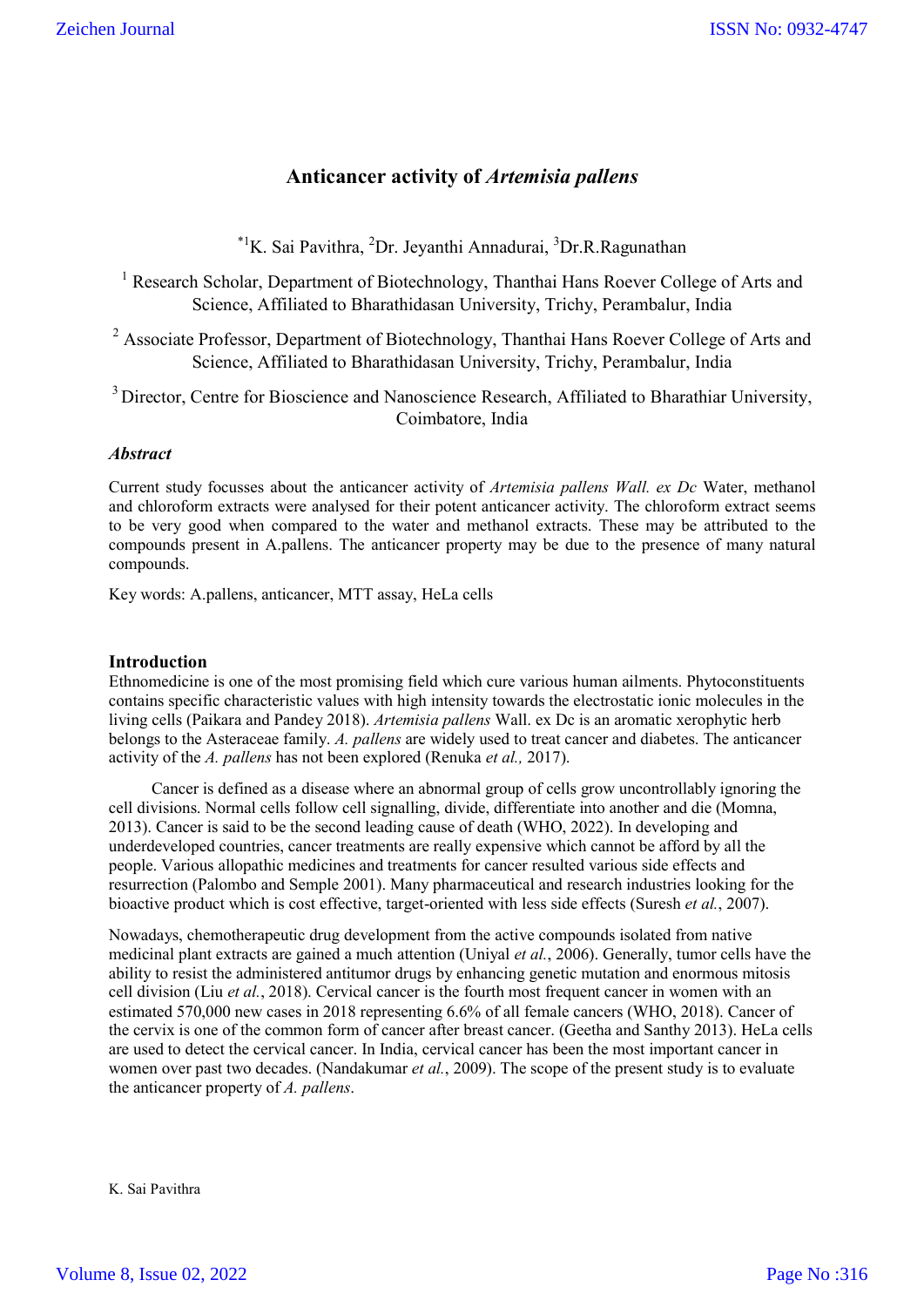# **2. Materials and Methods**

### **2.1 Plant Material**

*A.pallens* was procured from the flower markets of Coimbatore, Tamil Nadu, India. The plant was identified and authenticated by the Botanical Survey of India, Coimbatore, Tamil Nadu, India.

### **2.2 Extraction Procedure**

The leaves of the plants were shredded with the help of scissors. The water, methanol and chloroform extracts were prepared by extracting with a shaker with an RPM of 70 and kept at a temperature of 40°C. The extracts were stored in a sealed container for further use.

#### **2.3 Media Preparation**

0.0037 g of sodium carbonate and 0.0045 g of glucose was made up to 1000ml. To this 0.097 g of Dulbecco's Modified Eagle Medium (DMEM) was added. The DMEM medium was prepared in the above mentioned procedure and 0.5 g of Fetal Bovine Serum (FBS) was dissolved in 100 ml of distilled water. The FBS medium was prepared by the above mentioned procedure.

# **2.4 Cell Lines and Culture Medium**

The human cervical cancer cell line (HeLa) was obtained from National Center for Cell Sciences (NCS), Pune, Maharashtra. The cells were maintained in a CO<sub>2</sub> incubator at a pH of 7, temperature of 37.5 °C and a relative humidity of 80%. The culture medium was also incubated for about 24-72 hours.

# **2.5 Cell Treatment Procedure**

After incubation for 24-72 hours, the cell along with the culture medium were taken out. The medium along with the cells were fed into a 96-well plates. The  $1<sup>st</sup>$  well contained Dimethyl Sulfoxide (DMSO). This constituted the blank. 10  $\mu$ l, 20  $\mu$ l and 30  $\mu$ l of water, methanol and chloroform extracts were taken in nine tubes separately. DMSO and the cell lines were kept in the  $2<sup>nd</sup>$  well. The  $3<sup>rd</sup>$ ,  $4<sup>th</sup>$  and  $5<sup>th</sup>$  well contained the 10, 20, 30 µl of water extract along with the cell lines. The  $6<sup>th</sup>$ ,  $7<sup>th</sup>$  and  $8<sup>th</sup>$  well contained the 10, 20, 30 µl of methanol extract along with the cell lines. The  $9<sup>th</sup>$ ,  $10<sup>th</sup>$ , and  $11<sup>th</sup>$  well contained the 10, 20, 30  $\mu$ l of chloroform extract along with the cell lines and the 12<sup>th</sup> well had the cell lines in it. These were then incubated in the  $CO<sub>2</sub>$  for about 24 hours.

#### **2.6 MTT assay**

The MTT assay was carried out according to (Geetha *et al., 2013)*. After 24 hours incubation the contents in the 96-well plate was washed with DMSO followed by Trypsin. After washing with DMSO and Trypsin 10  $\mu$ l of MTT dye was added to all the wells. It was later mixed well and incubated in the CO<sub>2</sub> incubator for about 2-4 hours. After 2-4 hours incubation, the plates were measured in an ELISA reader with an absorbance of 570 nm. The % cell inhibition was determined by the formula: = 100 -Absolute (Sample) / Absolute (Control) x 100.

#### **RESULTS**

The cytotoxic effects of water extract of *Artemisia Pallens* at 10, 20 and 30 µg/ml was 11.11µg/ml, 24.39  $\mu$ g/ml, and 45.45  $\mu$ g/ml, methanol extract at 10, 20, 30  $\mu$ g/ml was 13.89 $\mu$ g/ml, 29.41  $\mu$ g/ml and 71.43 µg/ml and the chloroform extract at 10, 20, 30 µg/ml was 9.09 µg/ml, 23.26 µg/ml and 44.12 µg/ml.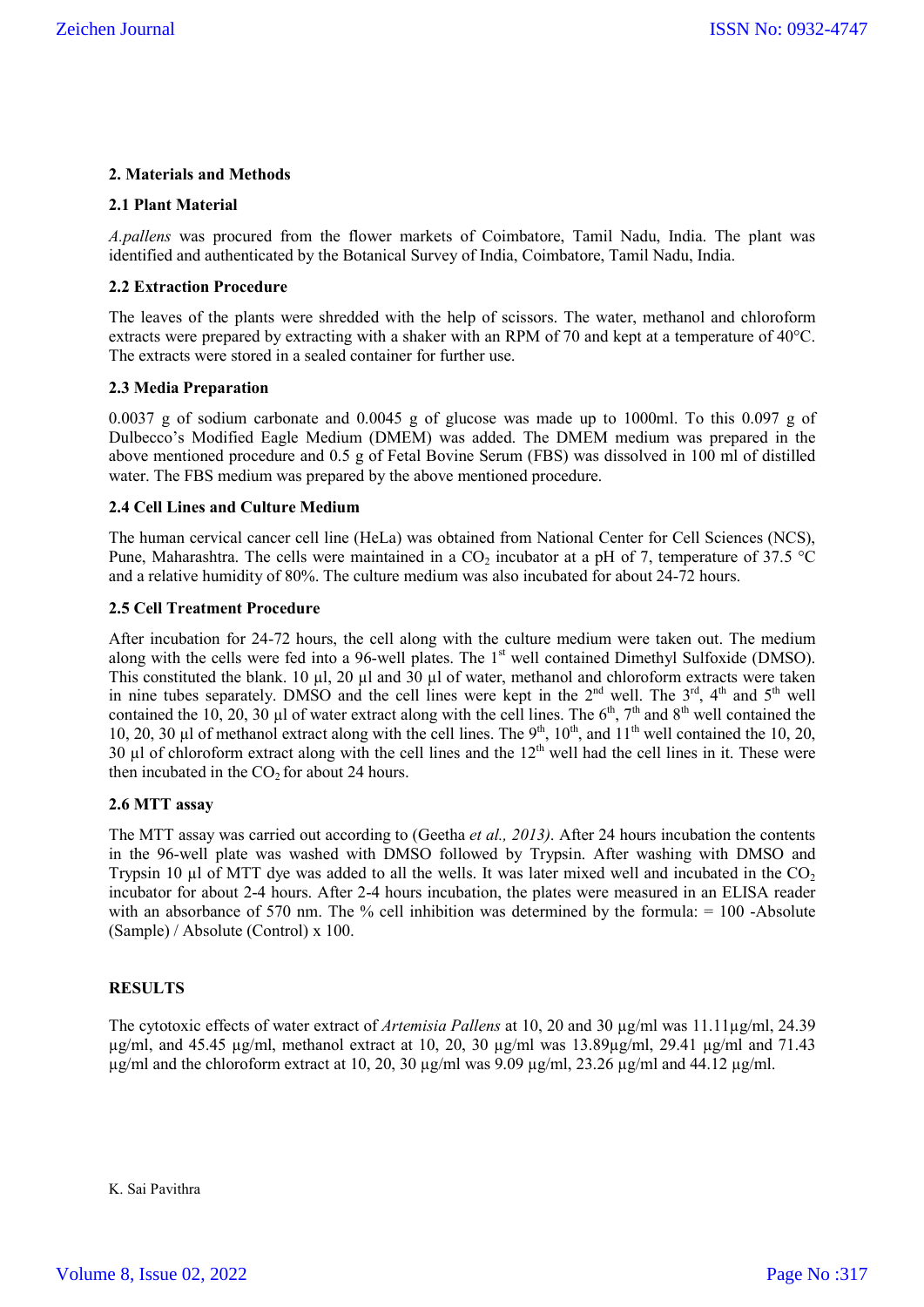# **DISCUSSION**

The water extract of *A.annua* without silicate infusion was higher than 6.25  $\mu$ g/ml, with silicate infusion was higher than 285.71 µg/ml and pure artemisin was higher than 55.56 µg/ml. The above said results suggest that *A.annua* with or without silica infusion showed higher level of cytotoxic activity than *A.pallens*. These results suggest that Artemisin which is a derivative of *A. annua* could be used to prepare anticancer medicines. (Cristina et. Al., 2016)

The MTT assay of *Artemisia ciniformis* was found to be 19.64 µg/ml. This showed that the cytotoxic assay of *A.pallens* seems to be better. This may be due to its natural compounds responsible for this activity. (Taherkhani, 2016)



Fig-1 Photo of raw material artemisia pallens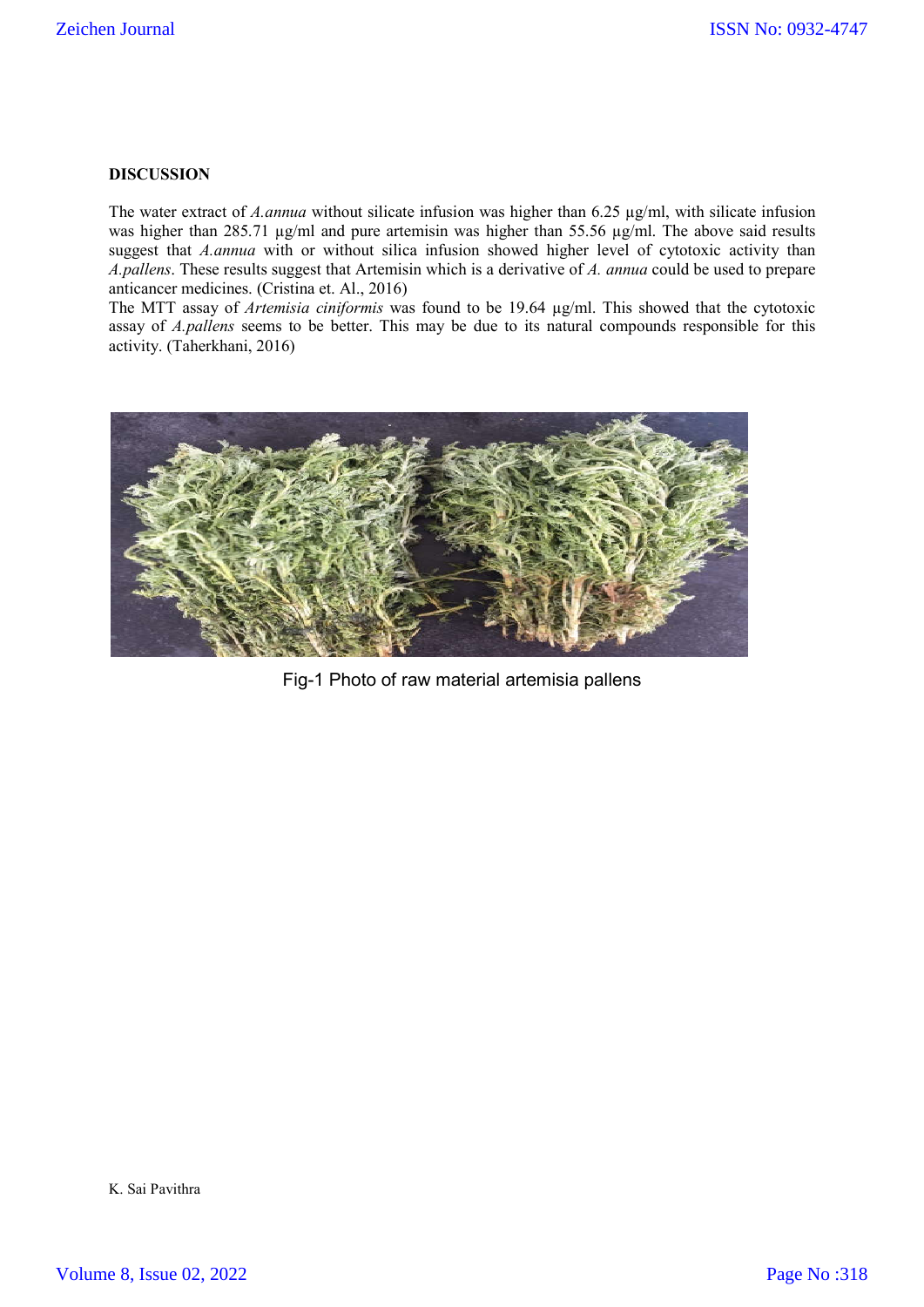

Fig-2 MTT assay of *A.pallens*

# **ACKNOWLEDGEMENT**

The author is thankful to the Director and also to the staff of CBNR and also to the staff of the Department of Biotechnology, Thanthai Hans Roever College of Arts and Science for providing the necessary support to carry out this work.

# **REFERENCE**

[1] *http://www.google.com/ArtemisiaPallens.html.*

*[2] G. Renuga, P. Latha Brindha, Chemotherapeutic efficiency of saponin extracted from artemisia pallens walls with reference to Dalton's lymphoma ascites tumor model, World journal of Pharmacy and Pharmaceutical Sciences (2017), Volume 6, Issue 12, 1278-1288.*

*[3] Momna Hejmadi, Introduction to cancer biology, 2nd ed. University of Bath, Bath, UK: Bookboon Publishers; 2013.*

*[4] http://www.who.int/news-room/fact-sheets/detail/cancer.*

*[5] B.Geetha and K. S. Santhy, Anti-proliferative activity of green tea extract in Human Cervical Cancer Cells (HeLa), International Journal of Current Microbiology and applied Science (2013), pp. 341-346.*

*[6] Nandakumar A, Ramnath T, Chaturvedi M, The magnitude of cancer cervix in India, Indian Journal of Medical Research (2009), pp. 219-21.*

*[7] http://www.who.int/cancer/prevention/diagnosis-screening/cervical-cancer.*

*[8] Cristina Rostkowska, Caroline M. Mota, Taísa C. Oliveira, Fernanda M. Santiago, Lilian A. Oliveira, Gaspar H. Korndörfer, Regina M. Q. Lana, Monica L. Rossi, Neusa L. Nogueira, Xavier Simonnet, Tiago W. P. Mineo, Deise A. O. Silva and José R. Mineo, Si-Accumulation In Artemisia annua Glandular Trichomes Increases Artemisinin Concentration, but Does Not Interfere In the Impairment of Toxoplasma gondii Growth, Frontiers in Plant Science, (2016).*

*[9] Mahboubeh Taherkhani, Chemical constituents, Antimicrobial, Cytotoxicity, Mutagenic and Antimutagenic effects of Artemisia ciniformis, Iranian Journal of Pharmaceutical research (2016), 471-481.*

*[10]Palombo EA, Semple SJ. Antibacterial activity of traditional Australian medicinal plants. Journal of Ethno Pharmacol (2001), 77: 151-157.*

*[11]Uniyal SK, Singh KN, Jamwal P, Lal B. Traditional use of medicinal plants among the tribal communities of Chhota Bhangal, Western Himalayan. Journal of Ethnobiol. Ethnomed. (2006), 2: 1-14*

*[12]Abiri, R.; Silva, A.L.M.; De Mesquita, L.S.S.; De Mesquita, J.W.C.; Atabaki, N.; De Almeida, E.B.; Shaharuddin, N.A.;* 

*Malik, S. Towards a better understanding of Artemisia vulgaris: Botany, phytochemistry, pharmacological and biotechnological potential. Food Res. Int. 2018, 109, 403–415*

*[13]Konstat-Korzenny, E.; Ascencio-Aragón, J.A.; Niezen-Lugo, S.; Vázquez-López, R. Artemisinin and its synthetic derivatives as a possible therapy for cancer. Med. Sci. 2018, 6, 19.*